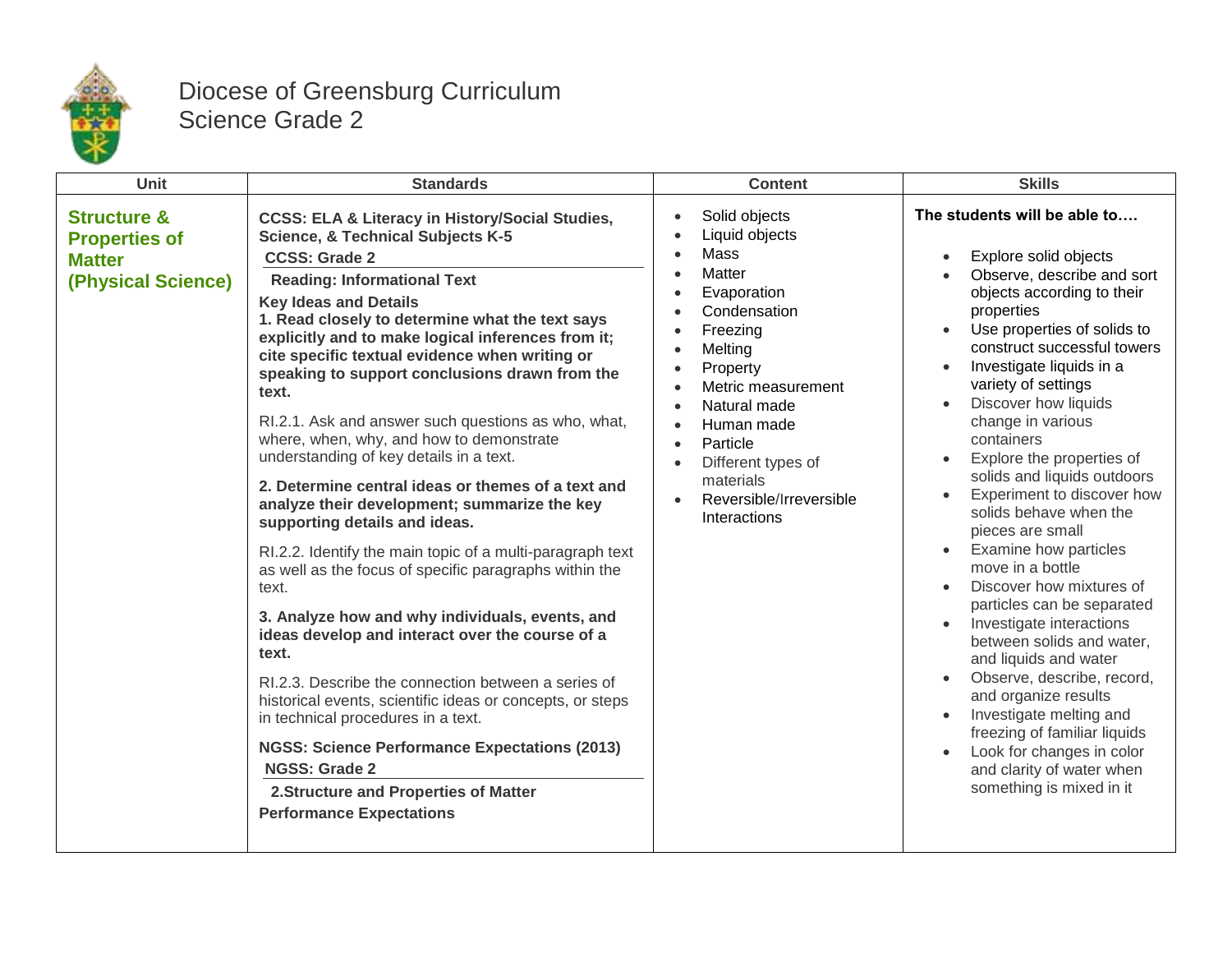| <b>Unit</b>                                                                     | <b>Standards</b>                                                                                                                                                                                                                                                                                                                                                                                                                                                                                                                                                             | <b>Content</b>                                                                                                                                                                                                                                                | <b>Skills</b>                                                                                                                                                                                                                                                                                                                                                                                                      |
|---------------------------------------------------------------------------------|------------------------------------------------------------------------------------------------------------------------------------------------------------------------------------------------------------------------------------------------------------------------------------------------------------------------------------------------------------------------------------------------------------------------------------------------------------------------------------------------------------------------------------------------------------------------------|---------------------------------------------------------------------------------------------------------------------------------------------------------------------------------------------------------------------------------------------------------------|--------------------------------------------------------------------------------------------------------------------------------------------------------------------------------------------------------------------------------------------------------------------------------------------------------------------------------------------------------------------------------------------------------------------|
|                                                                                 | 2-PS1-1. Plan and conduct an investigation to describe<br>and classify different kinds of materials by their<br>observable properties.                                                                                                                                                                                                                                                                                                                                                                                                                                       |                                                                                                                                                                                                                                                               |                                                                                                                                                                                                                                                                                                                                                                                                                    |
|                                                                                 | 2-PS1-2. Analyze data obtained from testing different<br>materials to determine which materials have the<br>properties that are best suited for an intended<br>purpose.*                                                                                                                                                                                                                                                                                                                                                                                                     |                                                                                                                                                                                                                                                               |                                                                                                                                                                                                                                                                                                                                                                                                                    |
|                                                                                 | 2-PS1-3. Make observations to construct an evidence-<br>based account of how an object made of a small set of<br>pieces can be disassembled and made into a new<br>object.                                                                                                                                                                                                                                                                                                                                                                                                   |                                                                                                                                                                                                                                                               |                                                                                                                                                                                                                                                                                                                                                                                                                    |
|                                                                                 | 2-PS1-4. Construct an argument with evidence that<br>some changes caused by heating or cooling can be<br>reversed and some cannot.                                                                                                                                                                                                                                                                                                                                                                                                                                           |                                                                                                                                                                                                                                                               |                                                                                                                                                                                                                                                                                                                                                                                                                    |
| Pebbles, Sand, &<br><b>Silt</b><br><b>(Earth &amp; Space</b><br><b>Science)</b> | <b>CCSS: ELA &amp; Literacy in History/Social Studies,</b><br><b>Science, &amp; Technical Subjects K-5</b><br><b>CCSS: Grade 2</b><br><b>Reading: Informational Text</b><br><b>Key Ideas and Details</b><br>1. Read closely to determine what the text says<br>explicitly and to make logical inferences from it;<br>cite specific textual evidence when writing or<br>speaking to support conclusions drawn from the<br>text.<br>RI.2.1. Ask and answer such questions as who, what,<br>where, when, why, and how to demonstrate<br>understanding of key details in a text. | Rock Cycle<br>$\bullet$<br><b>Properties of Rocks</b><br><b>Minerals</b><br>$\bullet$<br><b>Types of Earth Materials</b><br><b>Effect of Weathering</b><br><b>Effect of Erosion</b><br><b>Types of Landforms</b><br>Wind<br>Water<br><b>Volcano Formation</b> | The student will be able to:<br>Investigate several kinds of<br>$\bullet$<br>volcanic rock and<br>understand their properties<br>Organize a class rock<br>collection<br>Learn about properties of<br>rock<br>Investigate a mixture of<br>$\bullet$<br>different sized river rocks<br>Discover how sand is<br>formed<br>Compare changes of<br>weathering and erosion to<br>rapid changes<br>Identify sizes of rocks |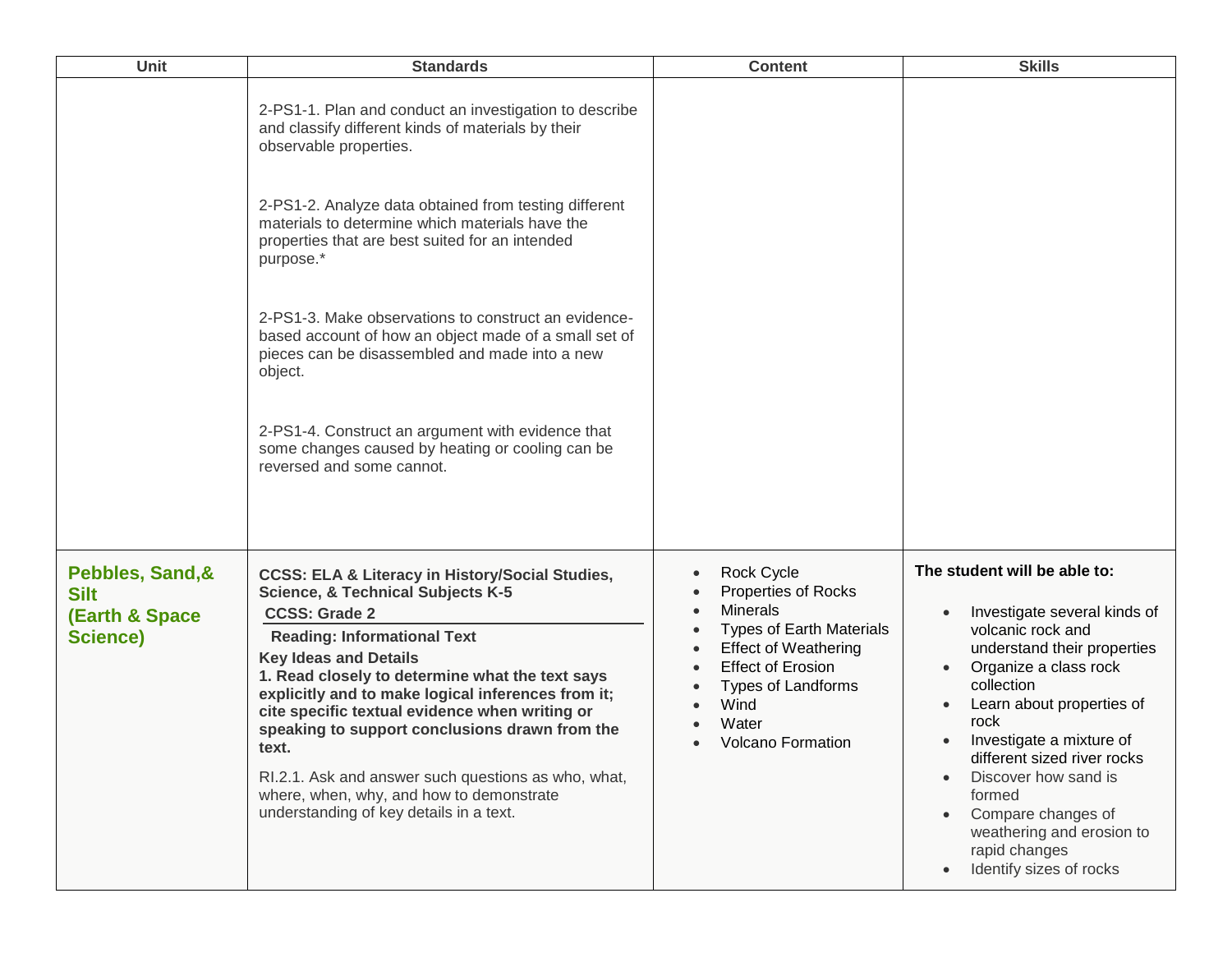| Unit | <b>Standards</b>                                                                                                                                                                                                                                                                                                                                                                                                                                                                                                                                                                                                                                                                                                                                                                                                                                                                                                                                                                                                                                                                                                                                                                                                                                                                                                                                                  | <b>Content</b> | <b>Skills</b>                                                                                                                                                                                                                                  |
|------|-------------------------------------------------------------------------------------------------------------------------------------------------------------------------------------------------------------------------------------------------------------------------------------------------------------------------------------------------------------------------------------------------------------------------------------------------------------------------------------------------------------------------------------------------------------------------------------------------------------------------------------------------------------------------------------------------------------------------------------------------------------------------------------------------------------------------------------------------------------------------------------------------------------------------------------------------------------------------------------------------------------------------------------------------------------------------------------------------------------------------------------------------------------------------------------------------------------------------------------------------------------------------------------------------------------------------------------------------------------------|----------------|------------------------------------------------------------------------------------------------------------------------------------------------------------------------------------------------------------------------------------------------|
|      | 2. Determine central ideas or themes of a text and<br>analyze their development; summarize the key<br>supporting details and ideas.<br>RI.2.2. Identify the main topic of a multi-paragraph text<br>as well as the focus of specific paragraphs within the<br>text.<br>3. Analyze how and why individuals, events, and<br>ideas develop and interact over the course of a<br>text.<br>RI.2.3. Describe the connection between a series of<br>historical events, scientific ideas or concepts, or steps<br>in technical procedures in a text.<br><b>NGSS: Science Performance Expectations (2013)</b><br><b>NGSS: Grade 2</b><br>2. Earth's Systems: Processes that Shape the<br>Earth<br><b>Performance Expectations</b><br>2-ESS1-1. Use information from several sources to<br>provide evidence that Earth events can occur quickly or<br>slowly.<br>2-ESS2-1. Compare multiple solutions designed to<br>slow or prevent wind or water from changing the shape<br>of the land.*<br>2-ESS2-2. Develop a model to represent the shapes<br>and kinds of land and bodies of water in an area.<br>2-ESS2-3. Obtain information to identify where water is<br>found on Earth and that it can be solid or liquid.<br>© Copyright 2010. National Governors Association<br>Center for Best Practices and Council of Chief State<br>School Officers. All rights reserved. |                | Construct objects using<br>$\bullet$<br>earth materials<br>Put together and take apart<br>$\bullet$<br>soils<br>Learn about different ways<br>$\bullet$<br>to represent landforms and<br>bodies of water<br>Describe ways to reduce<br>erosion |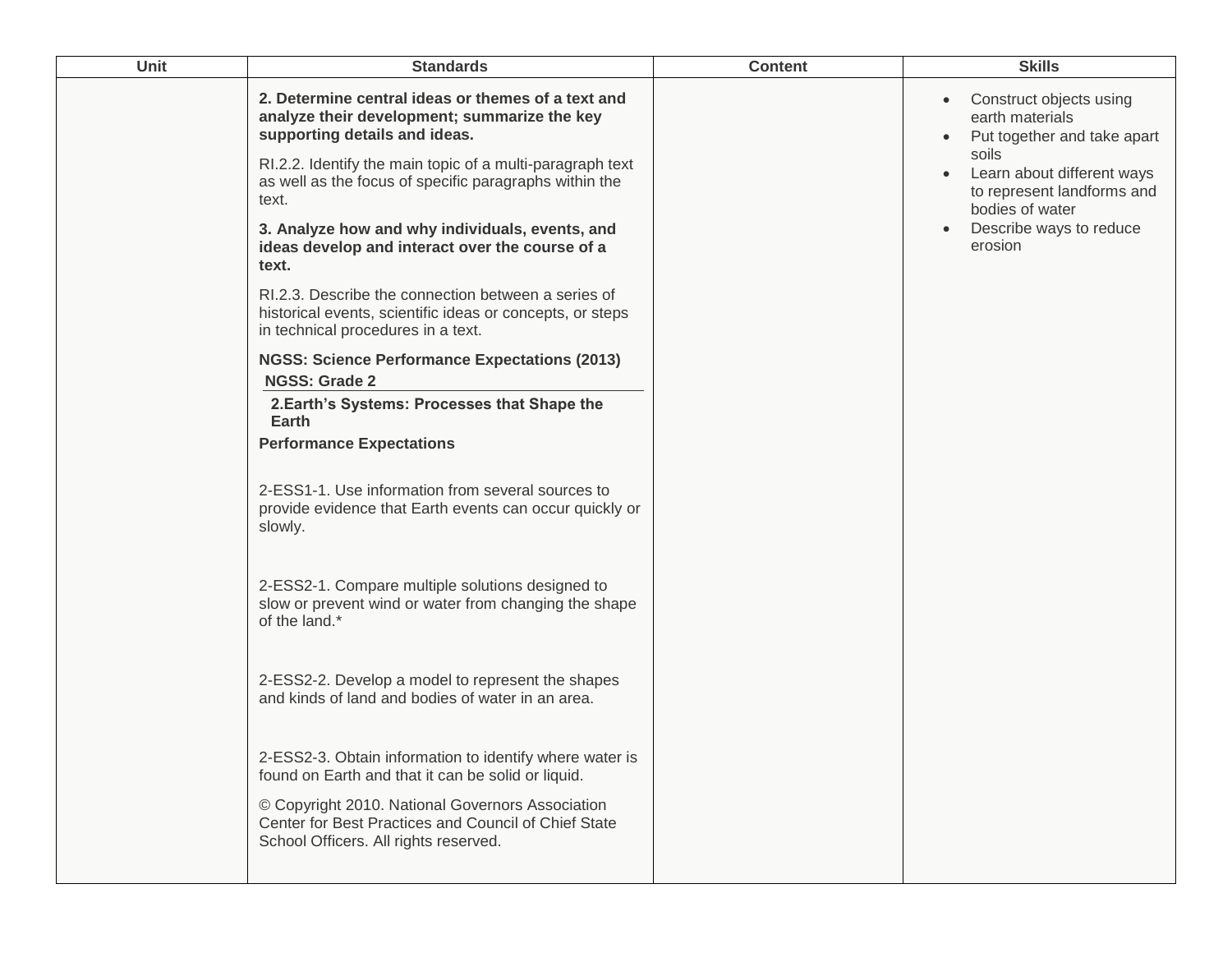| Unit                                        | <b>Standards</b>                                                                                                                                                                                                                                                                                                                                                                                                                                                                                                                                                                                                                                                                                                                                                                                                                                                                                                                                                                                                                                                                                                                                                                                                                                                                                                                                                                                                                                                                                                                    | <b>Content</b>                                                                                                            | <b>Skills</b>                                                                                                                                                                                                                                                                                                                                                                                                          |
|---------------------------------------------|-------------------------------------------------------------------------------------------------------------------------------------------------------------------------------------------------------------------------------------------------------------------------------------------------------------------------------------------------------------------------------------------------------------------------------------------------------------------------------------------------------------------------------------------------------------------------------------------------------------------------------------------------------------------------------------------------------------------------------------------------------------------------------------------------------------------------------------------------------------------------------------------------------------------------------------------------------------------------------------------------------------------------------------------------------------------------------------------------------------------------------------------------------------------------------------------------------------------------------------------------------------------------------------------------------------------------------------------------------------------------------------------------------------------------------------------------------------------------------------------------------------------------------------|---------------------------------------------------------------------------------------------------------------------------|------------------------------------------------------------------------------------------------------------------------------------------------------------------------------------------------------------------------------------------------------------------------------------------------------------------------------------------------------------------------------------------------------------------------|
| <b>Insects and Plants</b><br>(Life Science) | <b>CCSS: ELA &amp; Literacy in History/Social Studies,</b><br><b>Science, &amp; Technical Subjects K-5</b><br><b>CCSS: Grade 2</b><br><b>Reading: Informational Text</b><br><b>Key Ideas and Details</b><br>1. Read closely to determine what the text says<br>explicitly and to make logical inferences from it;<br>cite specific textual evidence when writing or<br>speaking to support conclusions drawn from the<br>text.<br>RI.2.1. Ask and answer such questions as who, what,<br>where, when, why, and how to demonstrate<br>understanding of key details in a text.<br>2. Determine central ideas or themes of a text and<br>analyze their development; summarize the key<br>supporting details and ideas.<br>RI.2.2. Identify the main topic of a multi-paragraph text<br>as well as the focus of specific paragraphs within the<br>text.<br>3. Analyze how and why individuals, events, and<br>ideas develop and interact over the course of a<br>text.<br>RI.2.3. Describe the connection between a series of<br>historical events, scientific ideas or concepts, or steps<br>in technical procedures in a text.<br><b>NGSS: Science Performance Expectations (2013)</b><br><b>NGSS: Grade 2</b><br>2.Interdependent Relationships in Ecosystems<br><b>Performance Expectations</b><br>2-LS2-1. Plan and conduct an investigation to<br>determine if plants need sunlight and water to grow.<br>2-LS2-2. Develop a simple model that mimics the<br>function of an animal in dispersing seeds or pollinating<br>plants.* | Insect Life Cycle<br>Plants Life Cycle<br>Stages of<br>Metamorphosis<br>Need for food and water<br><b>Animal Habitats</b> | The students will be able to:<br>Investigate the life cycle of<br>$\bullet$<br>the larvae of an insect<br>Plant a seed and care for<br>the plant<br>Describe pollination<br>$\bullet$<br>Observe and record the<br>complete life cycle from<br>seed to seed<br>Prepare a habitat for<br>$\bullet$<br>insects<br>Examine the structure,<br>$\bullet$<br>pattern, and behavior as<br>insects go through<br>metamorphosis |